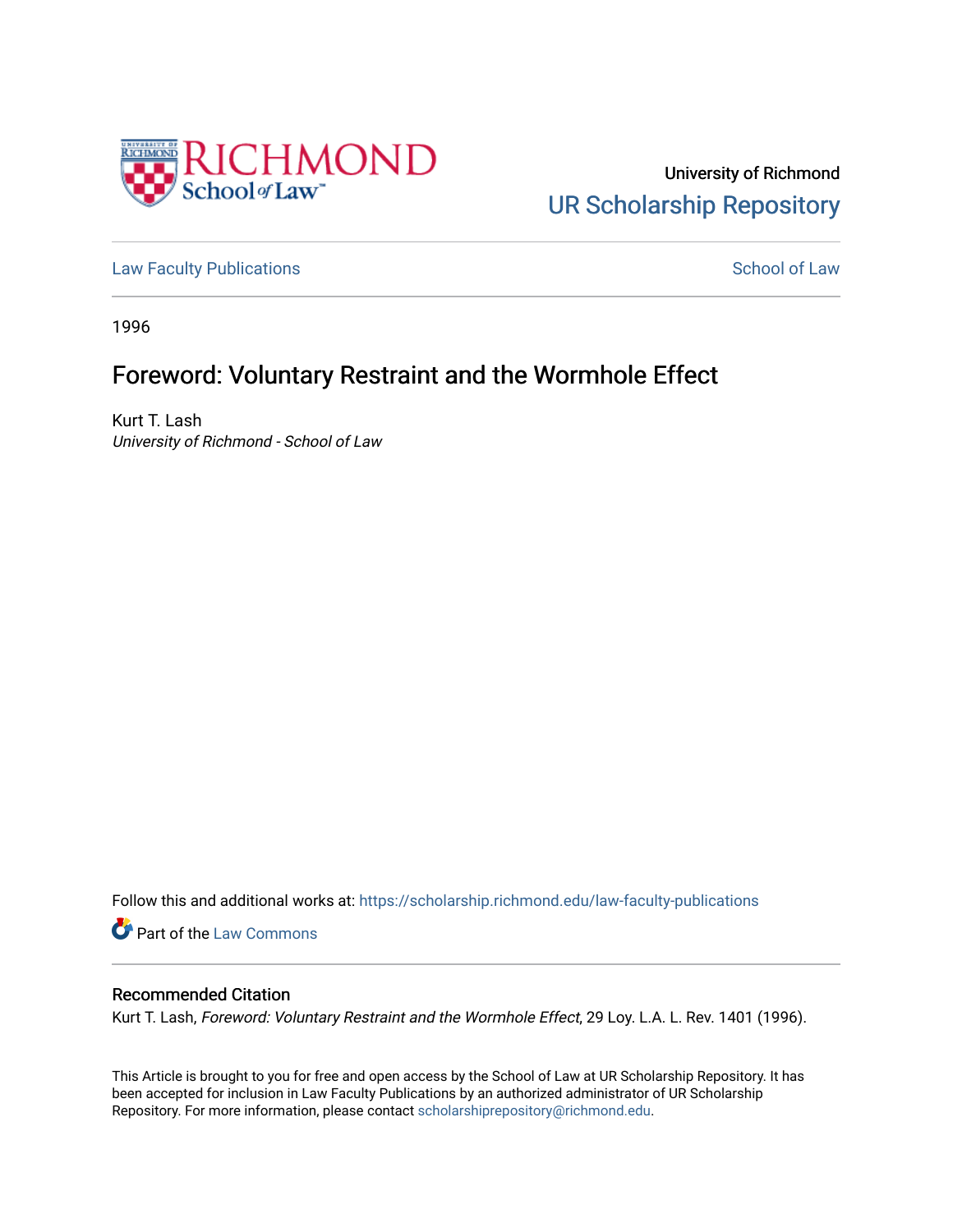## **FOREWORD**

# **VOLUNTARY RESTRAINT AND THE WORMHOLE EFFECT**

#### *Kurt* T. *Lash\**

### I. **OVERVIEW**

In 1992, Patrick Buchanan ignited a firestorm of controversy when he exhorted the crowd at the Republican National Convention to join him in a holy war-a war of Christian values and a battle for the soul of America.<sup>1</sup> Critics of Buchanan's speech and other similar attempts to inject religion into politics raised questions of political morality: When, if ever, is it appropriate for a citizen in a liberal democracy to invoke the judgment of God in support of specific policy initiatives? Does such rhetoric threaten to polarize and divide the body politic along sectarian lines? Does it threaten to undermine the mutual deliberation, without which democracy cannot survive?

Those who defended the role of religious-political argument-if not Buchanan's particular speech—raised equally troubling questions regarding equal participation in the public square: When, if ever, is it appropriate to exclude the religious voice from secular politics? How can a theory of voluntary restraint be compatible with a religious commitment to a higher law? Are arguments in favor of voluntary restraint on the part of religious believers simply the first step down a road leading to coercive exclusion?

<sup>\*</sup> Associate Professor of Law, Loyola Law School, Los Angeles. The topic of this Symposium was also the subject of a program sponsored by the Section on Law & Religion at the 1996 Annual Convention of the Association of American Law Schools. Panelists for that program included Professors Kent Greenawalt, Michael McConnell, and Bruce Ackerman. Professor Greenawalt's Essay in this Symposium is a version of his remarks delivered at that program.

<sup>1.</sup> Pat Buchanan, Address at the Republican Party National Convention, Houston, Texas (Aug. 17, 1992), *available in* LEXIS, Nexis Library, CNN file ("There is a religious war going on in this country. It is a cultural war . . . for the soul of America.").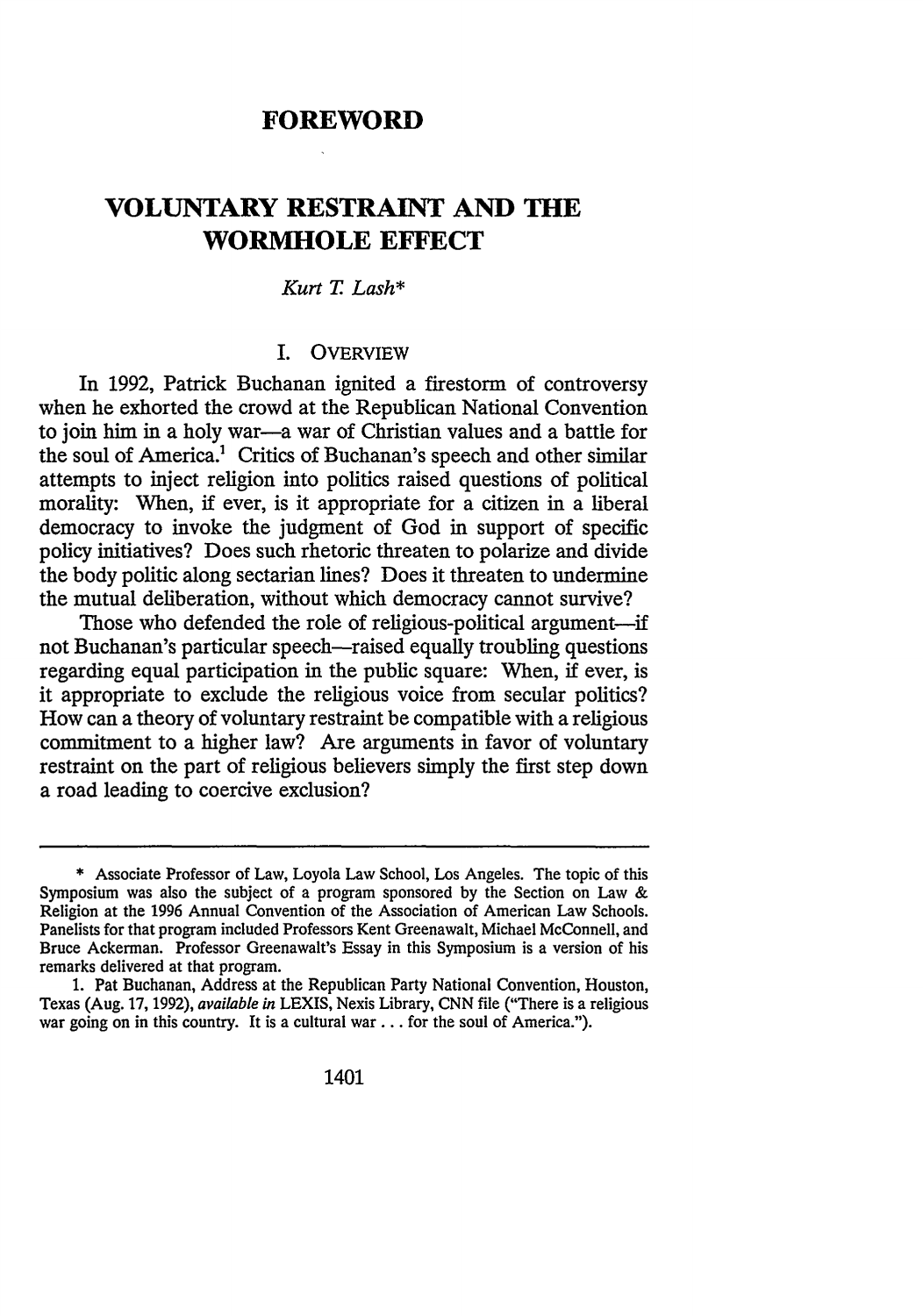Political theorists have struggled mightily with these questions and continue to produce an expanding literature regarding voluntary restraint on the part of religious believers. Writers like John Rawls<sup>2</sup> and Bruce Ackerman<sup>3</sup> have articulated theories of self-restraint which call upon participants in a liberal democracy to argue in terms that are "accessible" to all citizens, regardless of religious belief. Although theories of self-restraint come in a variety of forms,<sup>4</sup> the general idea is that, to the extent that religious-based arguments are inaccessible to nonbelievers, these arguments should be voluntarily removed from public political debate.<sup>5</sup>

In response to arguments that appeared to place religious rhetoric in a special—and suspect—category, a number of political and legal philosophers more sympathetic to religious arguments in the public square forwarded theories of their own. The title of this Symposium, for example, echoes the language of Richard John Neuhaus and his 1984 book, *The Naked Public Square: Religion and Democracy in* 

3. In *Social Justice in the Liberal State,* Bruce Ackerman argues that government action should be judged against the "neutrality principle." BRUCE ACKERMAN, SOCIAL JUSTICE IN THE LIBERAL STATE 11-12 (1980).

*Neutrality.* No reason is a good reason if it requires the power holder to assert: (a) that his conception of the good is better than that asserted by any of his fellow citizens, *or* (b) that, regardless of his conception of the good, he is intrinsically superior to one or more of his fellow citizens.

*Id.* at 111, 116. To the extent that religious arguments assert superior knowledge of God and His purposes, they violate Ackerman's neutrality principle.

4. This variety is reflected in the Essays in this Symposium. *See, e.g.,* Michael J. Perry, *Religious Arguments in Public Political Debate,* 29 LOY. L.A. L. REV. 1421 (1996) (containing Michael Perry's discussion of Rawls and Greenawalt).

5. *See* RONALD DWORKIN, *Liberalism, in* PUBLIC AND PRIVATE MORALITY 113-43 (Stuart Hampshire ed., 1978); CHARLES LARMORE, PATTERNS OF MORAL COMPLEXITY (1987); THOMAS NAGEL, EQUALITY AND PARTIALITY (1991); Robert Audi, *The Place of Religious Argument in a Free and Democratic Society,* 30 SAN DIEGO L. REV. 677 (1993); Robert Audi, *The Separation of Church and State and the Obligations of Citizenship,* 18 PHIL. & PUB. AFF. 259 (1989); Ruti Teitel, *A Critique of Religion as Politics in the Public Sphere,* 78 CORNELL L. REV. 747 (1993). For a general review of the "dark side of religious argument," see generally William P. Marshall, *The Other Side of Religion,* 44 HASTINGS LJ. 843 (1993) (defending cultural norms that discourage religious argument about public policy).

<sup>2.</sup> In *A Theory of Justice,* John Rawls stated that his purpose was "to make vivid to ourselves the restrictions that it seems reasonable to impose on arguments for principles of justice, and therefore on these principles themselves." JOHN RAWLS, A THEORY OF JUSTICE 18 (1971). Because diversity of religious belief must be taken as a given in modem pluralistic democracies, the principles upon which society is based cannot be derived from any one religious perspective. *Id.* at 542. More recently, Rawls has urged the use of "public reason" in public political debate. JOHN RAWLS, POLITICAL LIBERALISM (1993). *See also* Lawrence B. Solum, *Novel Public Reasons,* 29 LOY. L.A. L. REV. 1459 (1996) (describing Rawls's idea of public reason).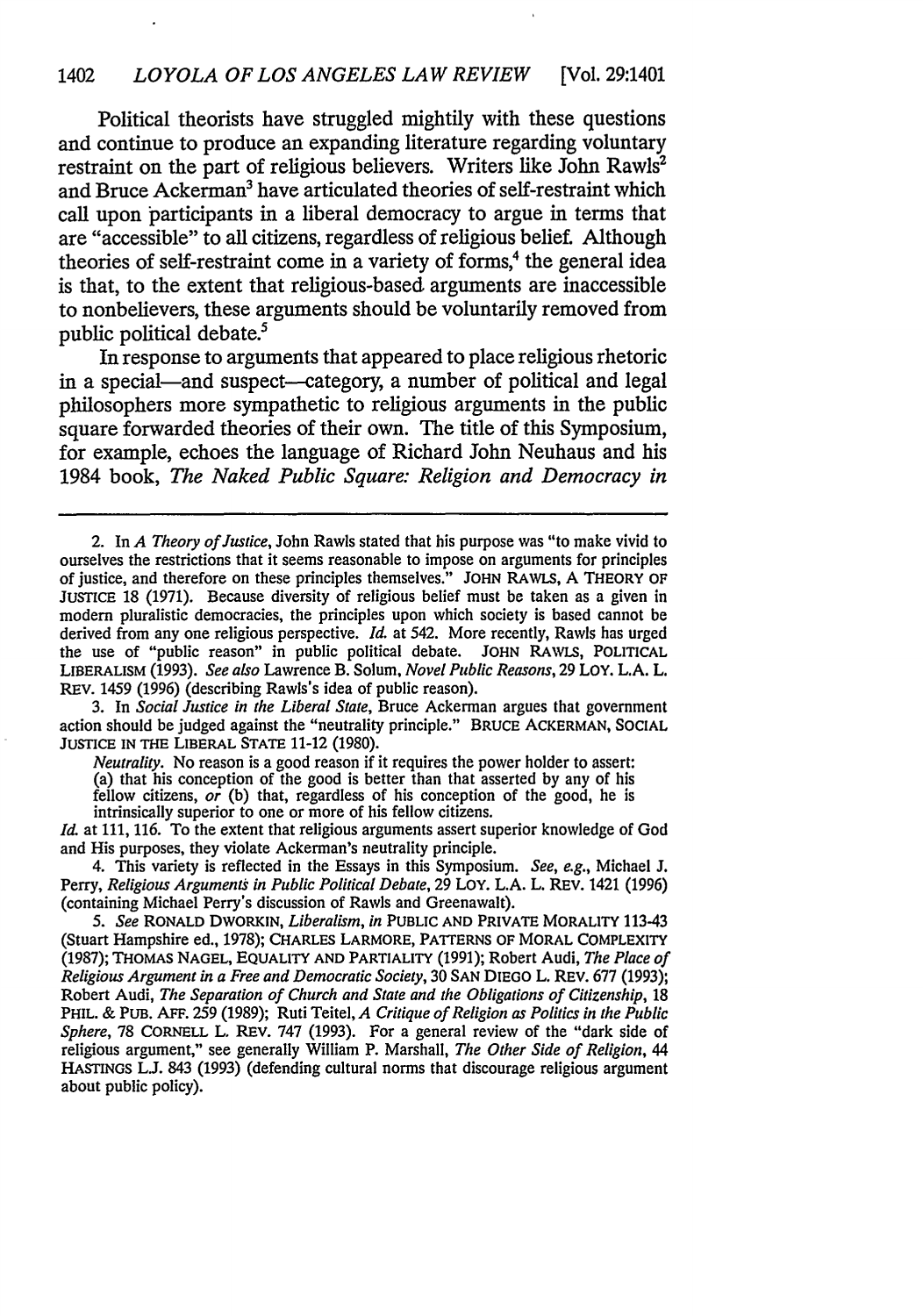*America.* 6 Neuhaus criticized any secular theory which required the religious to "check their religious beliefs at the door" before entering the public square.7 Religious constitutional scholars like Michael McConnell of the University of Chicago have pointed out that "Religion in public is at best a breach of etiquette, at worst a violation of the law. Religion is privatized and marginalized."8 In fact a number of serious legal scholars and philosophers have criticized attempts to exclude the religious voice, in whole or in part.<sup>9</sup> The approaches are as varied as the authors.

One voice that has not been heard often enough, however, is the voice of the religious. Most of the articles cited in these footnotes articulate nonreligious theories of political discourse. Too often, the debate ignores the point of view of those whose voices are to be voluntarily restrained. This is a critical silence. After all, to the extent that voluntary restraint calls upon the religious to present arguments in a manner that is accessible to nonbelievers, so too must political theories be presented and critiqued in a manner reasonably

The role of religion in American public life is too often devalued or dismissed in public debate, as though the American people's historically vital religious traditions were at best a purely private matter and at worst essentially sectarian and divisive.

Such a position betrays a failure of civil respect for the convictions of others. It also underestimates the degree to which the Framers relied on the American people's religious convictions to be what Tocqueville described as "the first of their political institutions." In America, this crucial public role has been played by diverse beliefs, not so much despite disestablishment as because of disestablishment.

*Id.* at 12.

<sup>6.</sup> RICHARD JOHN NEUHAUS, THE NAKED PUBLIC SQUARE: RELIGION AND DEMOCRACY IN AMERICA (1984).

<sup>7.</sup> *Id.* at 103.

<sup>8.</sup> Michael W. McConnell, *"God ls Dead and We Have Killed Him!": Freedom of Religion* in *a Post-modem Age,* 1993 B.Y.U. L. REV. 163, 165.

<sup>9.</sup> *See* STEPHEN L. CARTER, THE CULTURE OF DISBELIEF: How AMERICAN LAW AND POLITICS TRIVIALIZE RELIGIOUS DEVOTION (1993) (describing general actitudes of hostility to religion in public life); KENT GREENAWALT, RELIGIOUS CONVICTIONS AND POLITICAL CHOICE (1988); MICHAEL J. PERRY, LOVE AND POWER: THE ROLE OF RELIGION AND MORALITY IN AMERICAN POLITICS (1991); Stephen L. Carter, *Evolutionism, Creationism, and Treating Religion as a Hobby,* 1987 DUKE L.J. 977; Frederick M. Gedicks, *Public Life and Hostility to Religion,* 78 VA. L. REV. 671 (1992); Frederick M. Gedicks, *Some Political Implications of Religious Belief,* 4 NOTRE DAME J.L. ETHICS & PUB. POL'Y 419, 423 (1990} ("American political culture seeks to exclude religion"). For Carter's assessment of developments since the publication of his book, see generally Stephen L. Carter, *The Resurrection of Religious Freedom?,* 107 HARV. L. REV. 118 (1993) ( concluding that the position of religious liberty is improving but not healthy). *See also* THE WILLIAMSBURG CHARTER (1988), *reprinted in* 8 J.L. & RELIGION 5 (1990).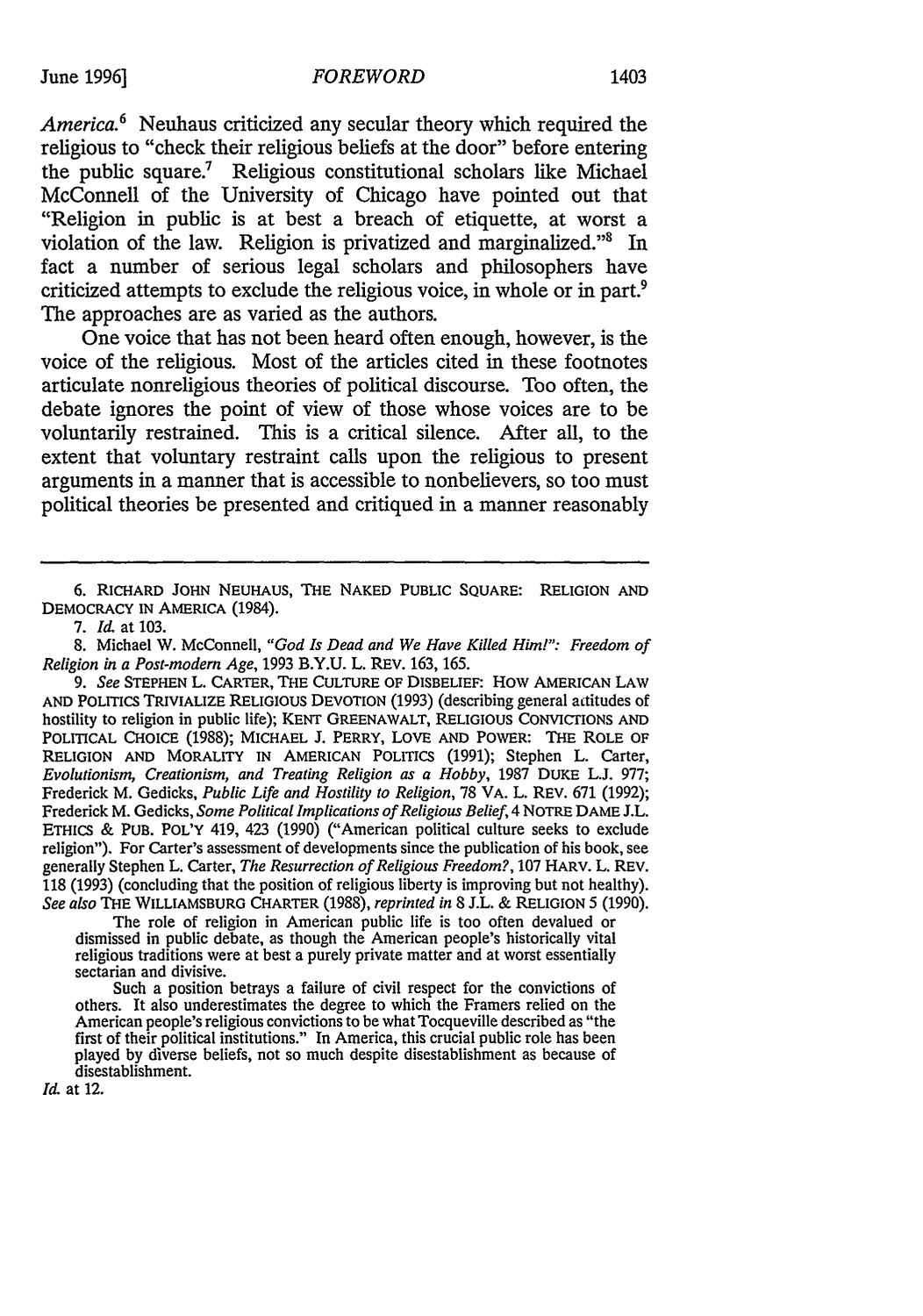acceptable to *the believer.* For this reason, this Symposium brings together not just political theorists but also voices from a position of religious belief: the Evangelical Christian, the Roman Catholic, the rabbi, the Muslim. After all, these are the voices that count; the voices who will or will not agree to tailor their political participation to the needs of political theory.

The Symposium begins with Kent Greenawalt. In an Essay drawn from his recent book *Private Consciences and Public Rea*sons,<sup>10</sup> Greenawalt presents a middle position between "exclusive" theories that would ban religious arguments from the public square and "inclusive" theories rejecting any restrictions on religious-based political debate.11 According to Greenawalt, theories of self-restraint are best limited to restrictions on public argument-as opposed to private judgement-and apply most forcefully in the case of public officials who are involved in the daily making and application of the law. Public officials, after all, are already in the habit of regulating their public statements. Moreover, to the extent that this would result in less-than-candid public statements regarding the true motivation for a particular government action, we generally do not expect full disclosure from politicians anyway.

Michael Perry, on the other hand, rejects Greenawalt's idea that political representatives should be less than candid about their religious convictions.12 Taking the affirmative position, Perry argues that not only should religious rhetoric be tolerated, it should be *encouraged.* Given widespread agreement on fundamental moral premises common to religion, religious discourse can actually *lessen*  sectarian divisions through its appeal to a common source of public ethics. According to Perry, even where religious discourse increases sectarian division, it nevertheless makes a valuable contribution to public debate about moral issues. Agreeing with theorists like Jeremy Waldron, Perry argues that reducing public debate to non-controversial arguments would seriously impoverish public discourse.<sup>13</sup>

As the final "secular theorist" in the symposium, Lawrence Solum addresses the "novelty objection" as articulated by Jeremy Waldron and echoed by Michael Perry.<sup>14</sup> According to the novelty

12. Perry, *supra* note 4, at 1444.

14. Solum, *supra* note 2, at 1468-77.

**<sup>10.</sup> KENT GREENAWALT, PRIVATE CONSCIENCES AND PUBLIC REASONS (1995).** 

<sup>11.</sup> Kent Greenawalt, *Religious Expression in the Public Square-The Building Blocks for an Intermediate Position,* 29 LOY. L.A. L. REV. 1411 (1996).

<sup>13.</sup> *Id.* at 1436-37.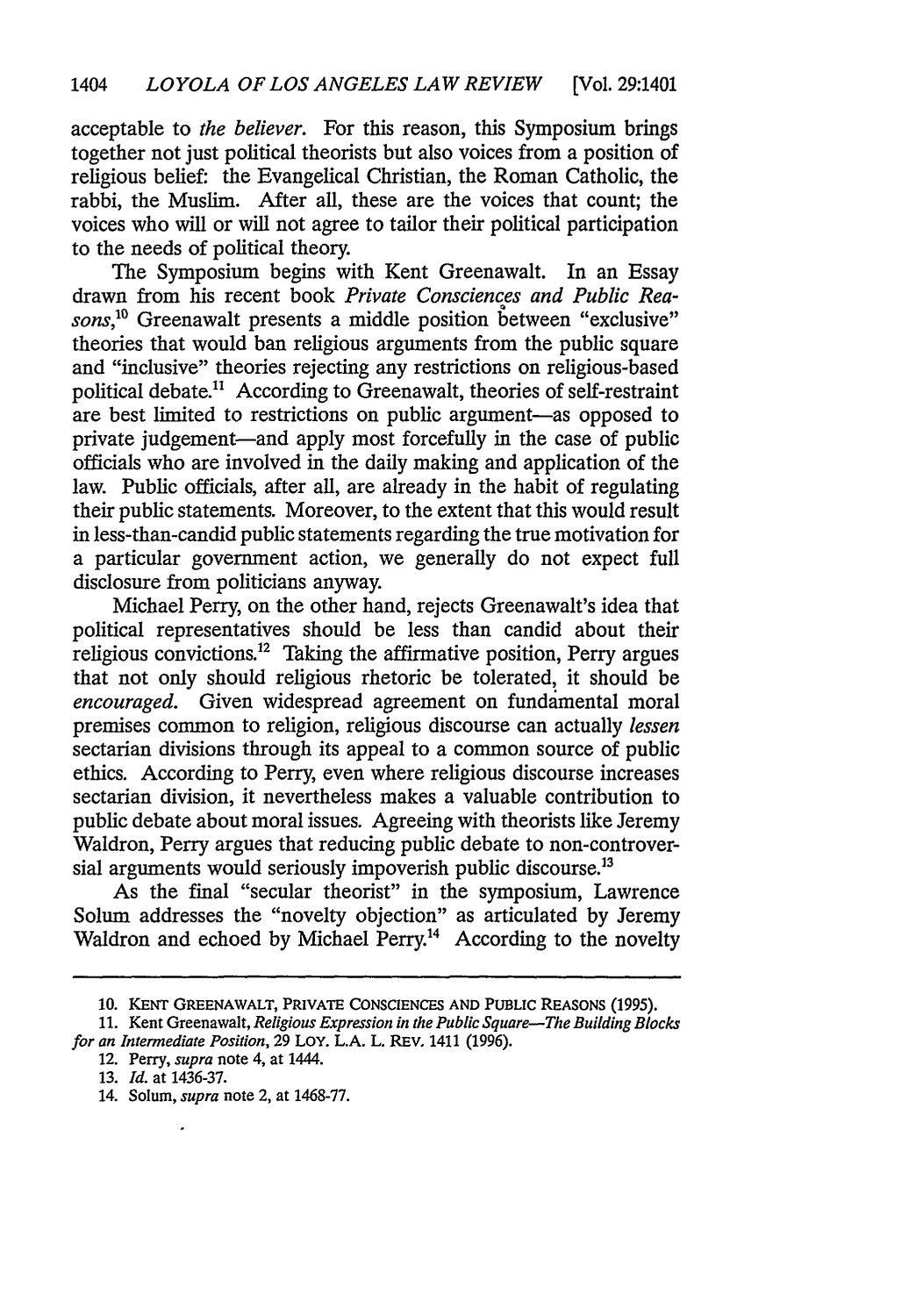objection, a rigorous application of John Rawls's ideal of public reasons would impoverish public political discourse. As Solum presents the idea: "It is as if someone were to propose that cooking should be governed by an ideal that ruled out all the ingredients to which anyone might object. What would be left? There would be only a tiny number of ingredients, and hence a diet without spice or variety."<sup>15</sup> To meet this objection, Solum presents an interpretation of Rawls's ideal of public reason that would exclude religious arguments only in very limited circumstances. According to Solum, under Rawls's ideal, "[w]e can be civil to one another and at the same time say something new."<sup>16</sup>

In his Essay, *Cracks in the Mirrored Prison,* David Smolin presents the first overtly religious response in this Symposium.17 Speaking as a theologically conservative—or traditionalist—Christian, Smolin argues that "sectarian religious statements in the political arena are necessary if people are going to be motivated to pay the cost of doing what is right.<sup>"18</sup> Smolin also criticizes the marginalized role that religion plays in American law schools. Unlike other interdisciplinary areas represented in American law schools, "Law & Religion" is often no more than a small branch of constitutional First Amendment law or a discreet subject of legal philosophy. The better way, according to Smolin, would be to use the theological insights of major religions to understand our political and legal culture. Such a truly interdisciplinary approach would appropriately reflect American culture and vindicate the responsibility of the legal academy to include "normative perspectives . . . most meaningful to American society."<sup>19</sup>

Rabbi David Bleich begins his Essay, *Godtalk,* by recalling a Yiddish maxim of his grandmother: "If, when traveling in a coach and wagon, the coachman drives past the door of a church and fails to cross himself, get out immediately!"20 His grandmother's point was that a religious person, regardless of creed, is more to be trusted than an atheist. Rabbi Bleich notes, however, that his bus driver

18. *Id.* at 1501.

19. *Id.* at 1512.

<sup>15.</sup> *Id.* at 1468.

<sup>16.</sup> *Id.* at 1485

<sup>17.</sup> David M. Smolin, *Cracks in the Mirrored Prison: An Evangelical Critique of Secularist Academic and Judicial Myths Regarding the Relationship of Religion and American Politics,* 29 LoY. L.A. L. REV. 1487 (1996).

<sup>20.</sup> **J.** David Bleich, *Godtalk,* 29 LoY. **L.A.** L. REV. 1513, 1513 (1996).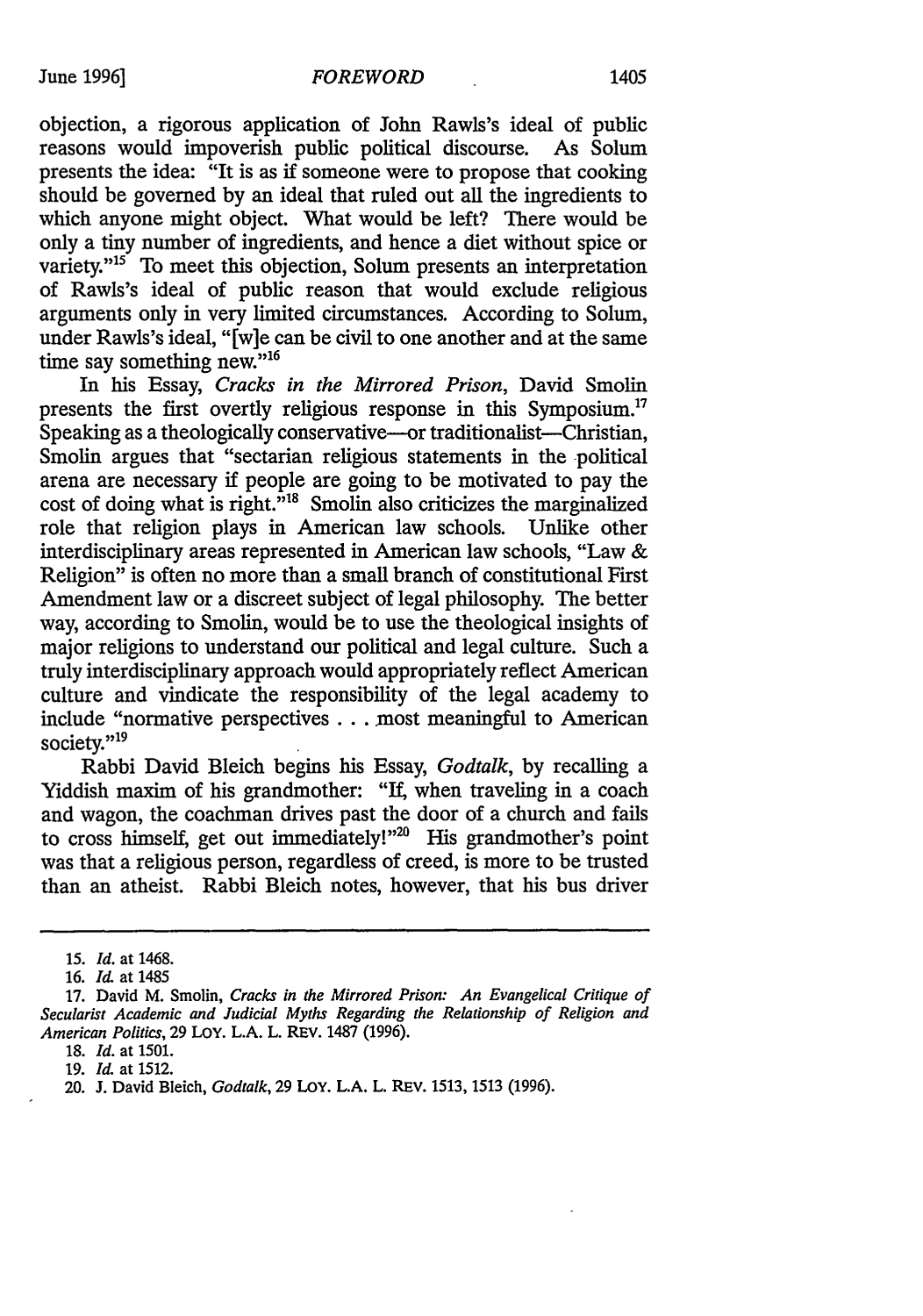never makes the sign of the cross when passing a church. This omission sparks an Essay haunted by the Sherlock Holmsian "bus driver who did not cross himself."

According to Bleich, the Supreme Court's interpretation of the Establishment Clause has cleared not only religion from the halls of government, it has also made religion suspect in the public square. In an effort to address this problem at its source, Bleich reviews the Supreme Court's interpretation of the religion clauses and concludes that the Court has wrongly interpreted the Establishment Clause to prevent nondiscriminatory encouragement of religious activity. Bleich concedes that his vision of religious accommodation might result in a return to the days when the Court regularly invoked the values of a "Christian nation." Nevertheless, the interests of both Jews and Christians would best be served by rejecting Jefferson's "wall of separation" in favor of a public norm more accommodating-and encouraging-of religious faith.

In the final Essay of this symposium, Professor Khaled Abou El Fadl addresses the difficult questions facing a Muslim in a non-Muslim society.<sup>21</sup> El Fadl notes that all Muslims are under the duty to live by the dictates of *Sharia,* Islamic law. Because the *Sharia* binds every Muslim wherever they may reside, the Muslim living in a non-Muslim society faces a dilemma: "If a Muslim decides to reside in or become the citizen of a secular-liberal democracy, what becomes of the obligation to live according to a *Shana-based* comprehensive view? To put it more directly, what becomes of the obligation to obey God's divine law?"<sup>22</sup> On the other hand, to what extent can the obligations of the *Sharia* be reconciled with the political principles of a pluralistic liberal democracy?

El Fadl seeks a way out of the dilemma by invoking the ancient Islamic concept of *aman.* Traditionally, Muslims living in non-Muslim territories would do so under an agreement of "safe conduct"-the *aman.* Under such an agreement, a Muslim may not commit hostile acts against the host state and may not commit acts of treachery, deceit, fraud, betrayal, or usurpation. Thus, according to El Fadl, although a Muslim is ethically bound by *Sharia* law, that law itself obligates a Muslim to observe the terms of the *aman* agreement. El Fadl also explores the propriety of Muslim participation in politics,

<sup>21.</sup> Khaled Abou El Fad!, *Muslim Minorities and Self-Restraint in Liberal Democracies,*  29 LoY. L.A. L. REV. 1525 (1996).

<sup>22.</sup> *Id.* at 1530.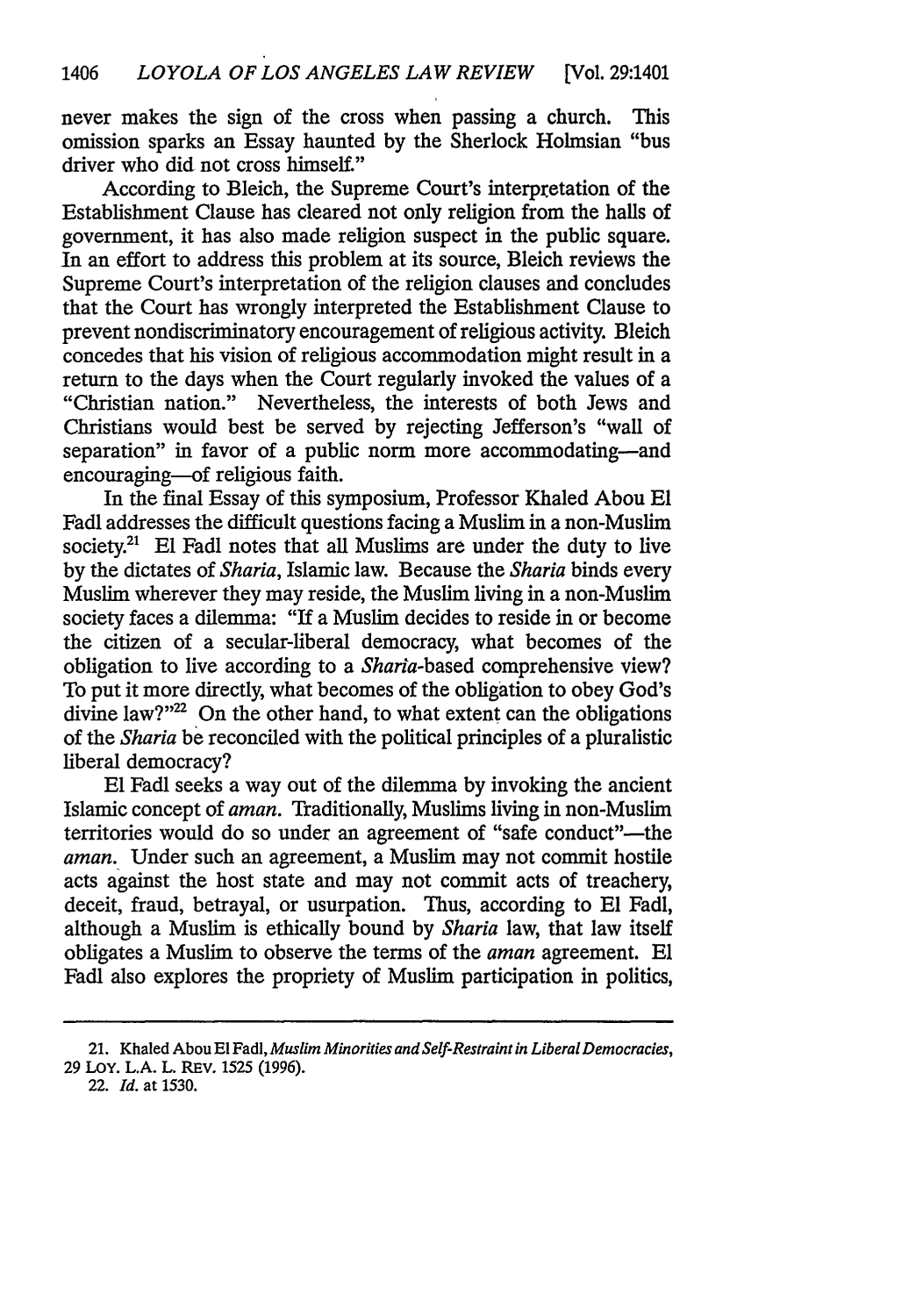and the duty of reciprocity: As Muslims would be offended by officials basing their decisions on Judea-Christian values or traditions, so too Muslims should avoid basing their political stances on strictly sectarian grounds. Bringing the Symposium full circle, El Fadl notes that, "[i]f Muslims become involved in the political process, they should respect a rule of reciprocity which, in turn, requires selfrestraint."<sup>23</sup>

### II. THE WORMHOLE EFFECT

A standard ploy in science fiction is the "wormhole." The wormhole is a hidden door in the universe through which a traveler may purposefully-or accidentally-move from one side of the universe to the other. The idea is that two seemingly disconnected places are, in reality, connected by way of a kind of whirlpool that threatens to ensnare the unwary and leave them staring at a different sky. So too, when it comes to the issue of "voluntary restraint," there seems to be a wormhole effect: One begins by discussing voluntary discourse, but, somewhere along the line, ends up discussing the subject of legal coercion. Those arguing in favor of voluntary restraint, of course, endeavor to distinguish their argument from the issue of legal constraint. For example, Kent Greenawalt carefully distinguishes his theory from constitutional law.24 Similarly, Lawrence Solum presents a theory of public reason which relies on moral, not legal, obligation.<sup>25</sup> Nevertheless, issues of constitutional interpretation lurk in the shadows of these Essays: Greenawalt's distinction between private speech and government speech tracks the same distinction in constitutional law.26 Similarly, Michael Perry's critique of Greenawalt's "excluded non-believer"<sup>27</sup> echoes a debate between Supreme Court justices regarding "reasonable observers" and the meaning of "government endorsement of religion."28

27. Perry, *supra* note 4, at 1438-45

28. For example, Justice O'Connor in a concurring opinion has recommended replacing the three-pronged *"Lemon* test" with an "endorsement test." According to O'Connor, "Endorsement sends a message to nonadherents that they are outsiders, not full members of the political community, and an accompanying message to adherents that

<sup>23.</sup> *Id.* at 1539.

<sup>24.</sup> GREENAWALT, *supra* note 10, at 1417.

<sup>25.</sup> Solum, *supra* note 2, at 1466.

<sup>26.</sup> *Compare* Lee v. Weisman, 112 S. Ct. 2649 (1992) (striking down government sponsored prayers at public school graduation ceremonies) *with* Rosenberger v. Rector, 115 S. Ct. 2510 (1995) (requiring public university to equally fund religious and nonreligious student publications).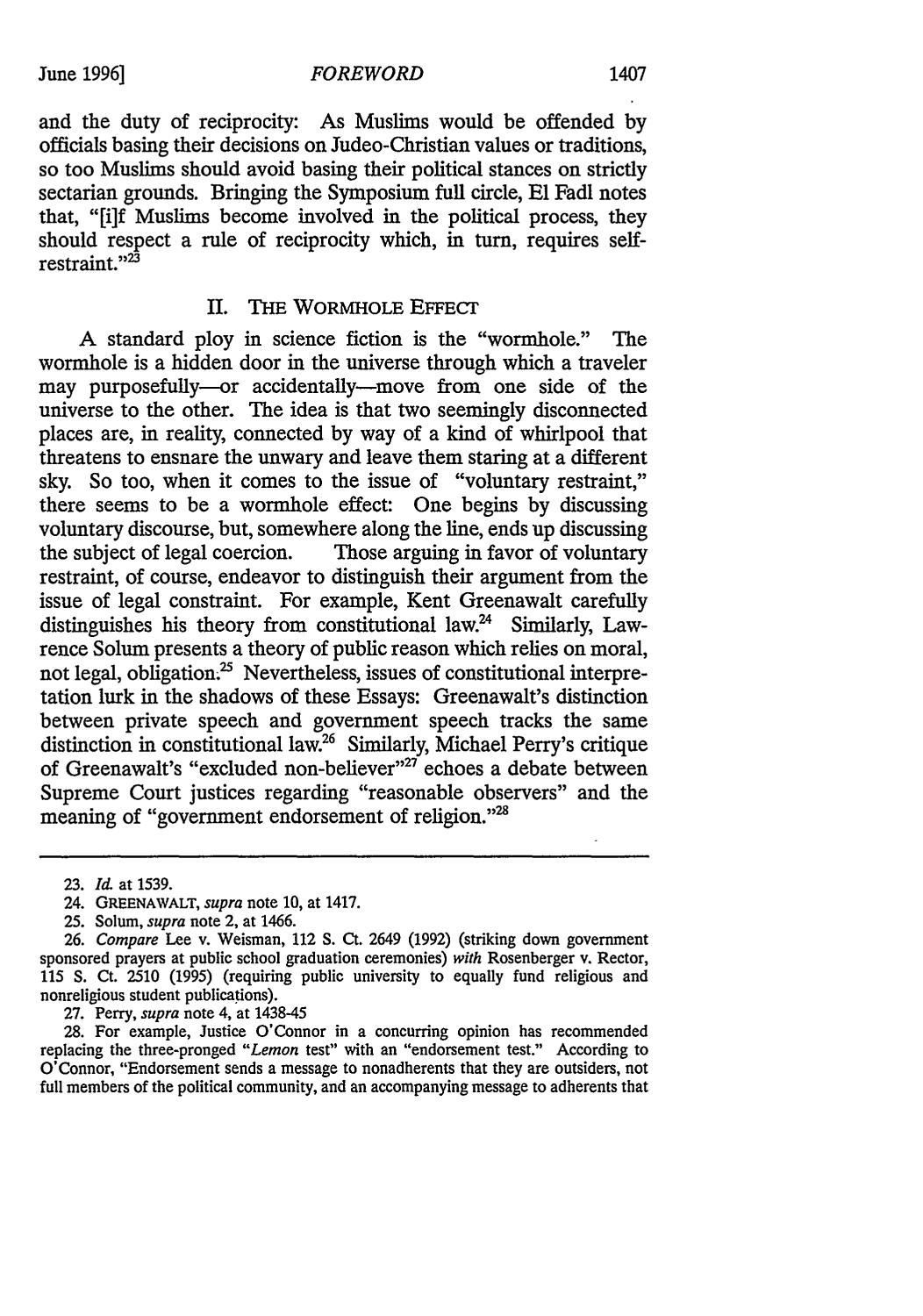Most religious inclusionists, on the other hand, are quick to point out the inextricable relationship between law and standards of public morality. David Bleich, for example, argues that the relationship between law and moral obligation is unavoidable: In America, restrictions on government action are translated by popular culture into standards of public morality.29 As if demonstrating the link between the moral and the legal, Professor Smolin moves from arguing that religious discourse is essential to political debate to arguing. in favor of allowing communities to "religiously legitimate" their public actions through the use of public prayer—a legal issue.<sup>30</sup> Finally, Khaled Abou El Fadl discusses whether it is morally appropriate for a Muslim to live in a land which does *not* impose Islamic law.31

The subtle link between moral forms of political discourse and the constraints of law is also reflected in the case law of the Supreme Court. For years, a number of justices on the Supreme Court employed the third prong of the *Lemon* test, the "Entanglement Prong," in an explicit attempt to diminish religious-based political discourse-or, as the Court put it, "political division along religious lines."<sup>32</sup> According to a number of opinions written in the 1970s and

29. *See* Bleich, *supra* note 20, at 1514 ("The elementary distinction between governmental influence in personal freedoms and societal promotion of moral values has, in the minds of many, become blurred beyond recognition.").

- 30. *See* Smolin, *supra* note 17, at 1505-06.
- 31. El Fadl, *supra* note 21, at 1534.

32. *See, e.g.,* Aguilar v. Felton, 473 U.S. 402, 414 {1985) {"The numerous judgments that must be made· by agents of the city concern matters that may be subtle and controversial, yet may be of deep religious significance to the controlling denominations. As government agents must make these judgments, the dangers of political divisiveness along religious lines increase."); School Dist. of the City of Grand Rapids v. Ball, 473 U.S. 373, 383 {1985) {"The government's activities in this area can have a magnified impact on impressionable young minds, and the occasional rivalry of parallel public and private school systems offers an all-too-ready opportunity for divisive rifts along religious lines in the body politic."); Meek v. Pittenger, 421 U.S. 349, 372 {1975) {"The Act thus provides successive opportunities for political fragmentation and division along religious lines, one of the principal evils against which the Establishment Clause was intended to protect."); Committee for Pub. Educ. & Religious Liberty v. Nyquist, 413 U.S. 756, 797-98 {1973); Lemon v. Kurtzman, 403 U.S. 602, 622 {1971). The Court in *Nyquist* quoted *Lemon* by stating:

In this situation, where the underlying issue is the deeply emotional one of Church-State relationships, the potential for seriously divisive political consequences needs no elaboration. And while the prospect of such divisiveness may not alone warrant the invalidation of state laws that otherwise survive the

they are insiders, favored members of the political community." Lynch v. Donnelly, 465 U.S. 668, 688 {1984) {O'Connor, J., concurring).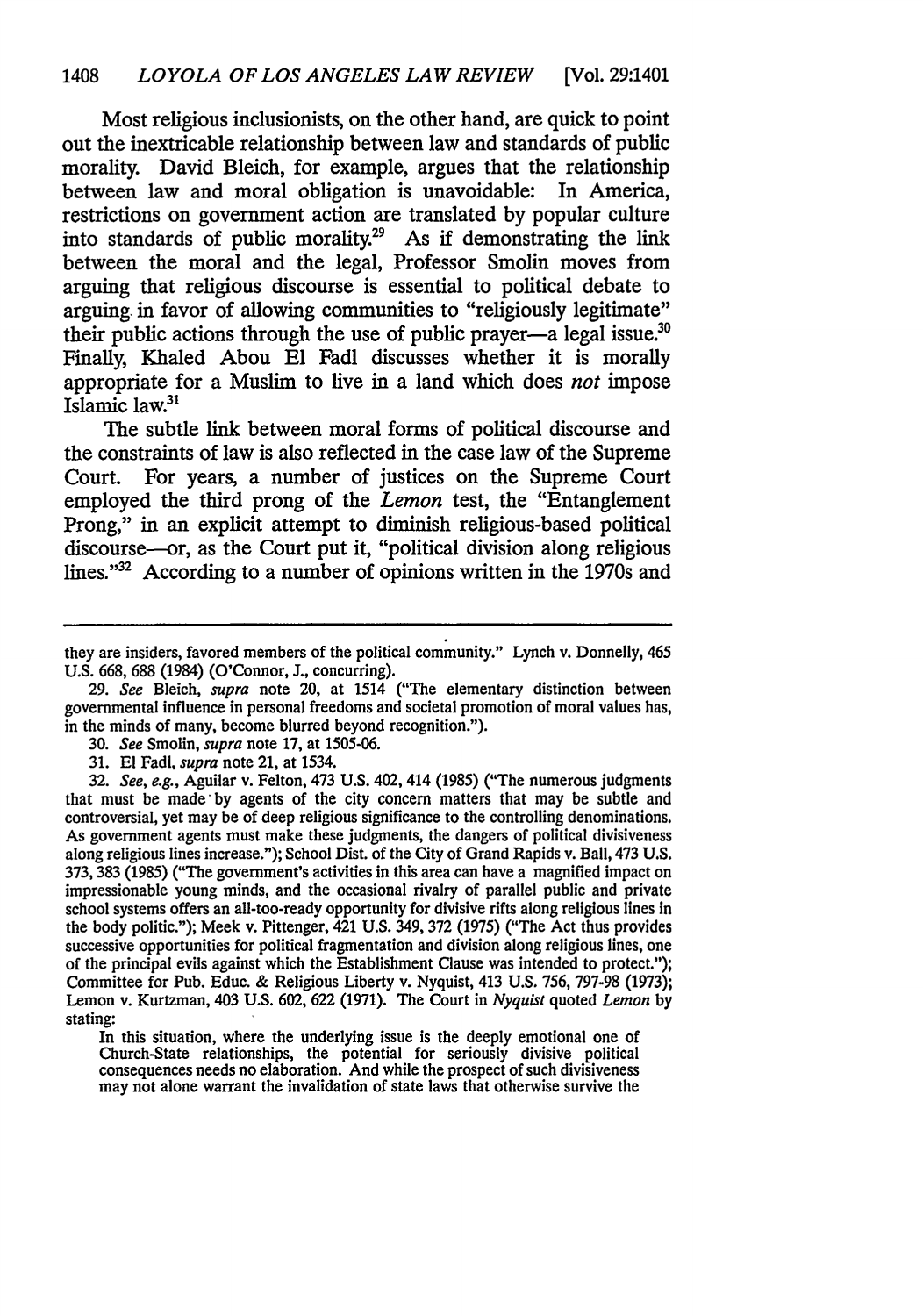early 1980s, religiously motivated political discourse was such a danger that it justified—required—unequal treatment of religious organizations which would otherwise be eligible to receive government funding.

Perhaps because the distinction between moral obligations and legal restraint is not always clear, there is a temptation for exclusionists and inclusionists to view the arguments of their opponents with deep mistrust. It is tempting for exclusionists to view accommodation of religious discourse as a step in the direction of legally sanctioned religious imposition. Likewise, it is tempting for inclusionists to view every argument in support of voluntary restraint as a step in the direction of legally sanctioned discrimination against religion and religious believers.

Perhaps both sides are right. Perhaps there is a link from one world to the next; careful if you stand too close, you may cross over.

*Nyquist,* 413 U.S. at 797-98 (quoting *Lemon,* 403 U.S. at 625). The Court in *Lemon* stated: Partisans of parochial schools, understandably concerned with rising costs and sincerely dedicated to both the religious and secular educational missions of their schools, will inevitably champion this cause and promote political action to achieve their goals. Those who oppose state aid, whether for constitutional, religious, or fiscal reasons, will inevitably respond and employ all of the usual political campaign techniques to prevail. Candidates will be forced to declare and voters to choose. It would be unrealistic to ignore the fact that many people confronted with issues of this kind will find their votes aligned with their faith.<br>Ordinarily political debate and division, however vigorous or even partisan,

are normal and healthy manifestations of our democratic system of government, but political division along religious lines was one of the principal evils against which the First Amendment was intended to protect.

*Lemon,* 403 U.S. at 622; *see also* JOHN E. NOWAK ET AL., CONSTITUTIONAL LAW 851 (3d ed. 1986) (The authors infer a fourth requirement that the governmental action must not create an excessive degree of political division along religious lines. According to the authors, this fourth condition seems to be simply an aspect of the requirement of no "excessive entanglement."); Paul A. Freund, *Public Aid to Parochial Schools,* 82 HARV. L. REV. 1680, 1692 (1969) ("While political debate and division is normally a wholesome process for reaching viable accommodations, political division on religious lines is one of the principal evils that the first amendment sought to forestall."). *But see* Bowen v. Kendrick, 487 U.S. 589, 617 n.14 (1988) ("It may well be that because of the importance of the issues relating to adolescent sexuality there may be a division of opinion along religious lines as well as other lines. But the same may be said of a great number of other public issues of our day. In addition, as we said in *Mueller v. Allen,* 463 U.S. 388,404, n.11 (1983), the question of 'political divisiveness' should be 'regarded as confined to cases where direct financial subsidies are paid to parochial schools or to teachers in parochial schools.' "); Edward McGlynn Gaffney, Jr., *Political Divisiveness Along Religious Lines: The Entanglement of the Court in Sloppy History and Bad Public Policy,* 24 ST. LOUIS U. L.J. 205 (1980).

careful scrutiny required by the decisions of this Court, it is certainly a "warning signal" not to be ignored.